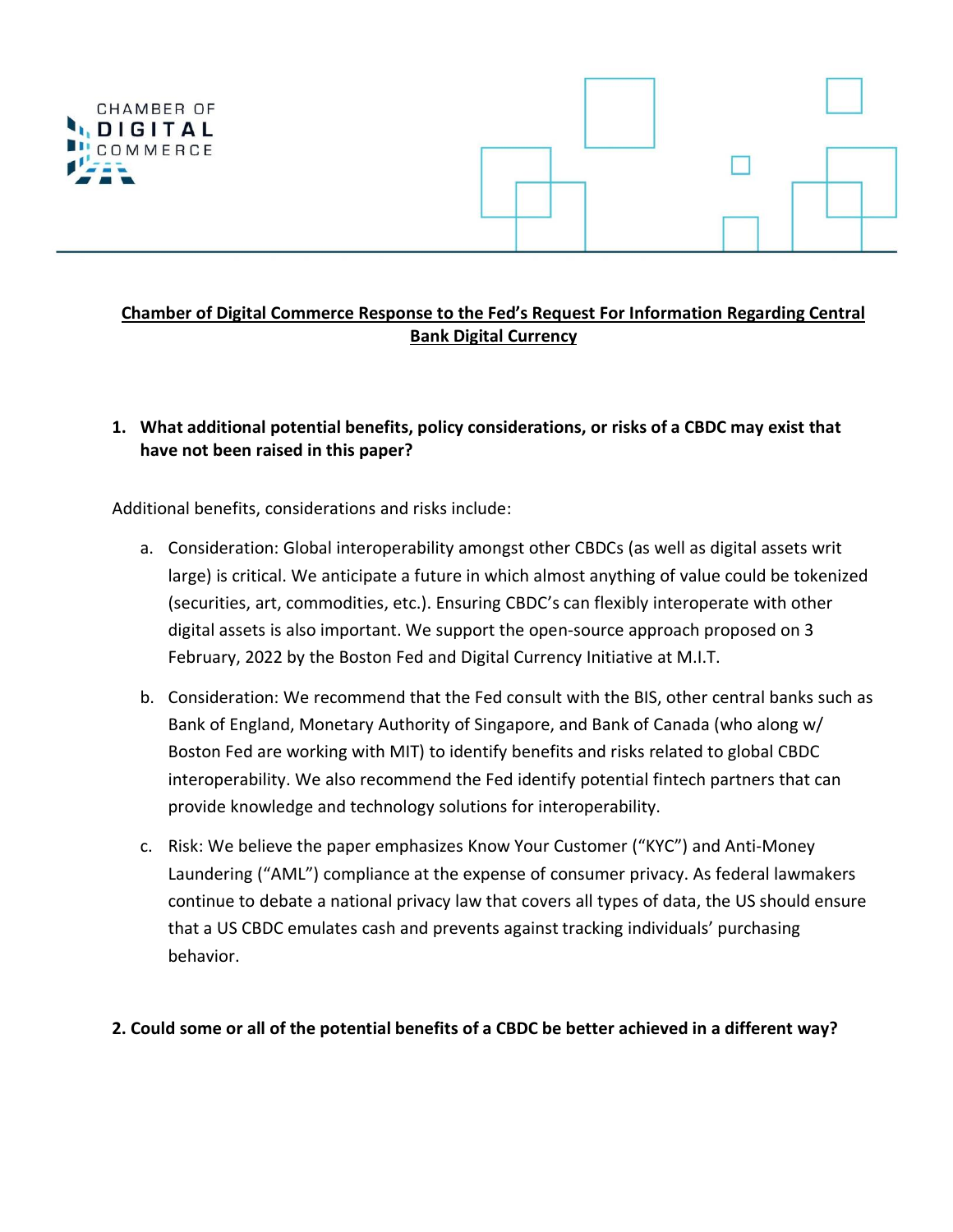In the eyes of many, the US already uses digital money. We make retail transfers and payments through Venmo and PayPal. On the wholesale side, we have digital RTGS systems, ACH, and soon, FedNow. The U.S. also utilizes digital money transfer systems like Western Union and MoneyGram that use SWIFT + CHIPS, etc. Why can't we simply continue doing what we're currently doing and just make it better? The answer is that the existing payments infrastructure is antiquated. It's hard to do atomic settlements over networks that process in  $T + 2/3$ . Furthermore, these systems employ layers of middlemen, correspondent banking, or other intermediaries, which are costly and inefficient.

One of the obvious differences between a CBDC and current digital money is programmability: the ability to insert a smart contract in the currency. This is impossible to do through existing payments infrastructure.

# **3. Could a CBDC affect financial inclusion? Would the net effect be positive or negative for inclusion?**

A CBDC could favorably affect financial inclusion. According to a FDIC 2019 survey, approximately 7.1 million US households remained unbanked, and access to a digital wallet could improve access to financial services. Some have suggested that the government could provide a free government wallet to the unbanked.

Remittances account for ~ 25-30% of Honduras, Guatemala, and El Salvador's GDP. According to the World Bank, remittance fees run between 5-10% which disproportionally affects minority communities in the US. A properly functioning CBDC could settle atomically and – if interoperable with other CBDCs – could significantly reduce these intermediary fees.

Education must be a key component of any CBDC rollout. Individuals that do not know how to use CBDCs or digital wallets could fall behind and this may result in even greater economic wealth polarization.

# **4. How might a U.S. CBDC affect the Federal Reserve's ability to effectively implement monetary policy in the pursuit of its maximum-employment and price-stability goals?**

Smart contracts embedded in CBDCs could improve the Fed's efficiency in implementing monetary policy, for example, by speeding up or slowing down the economy by attaching a coupon to the CBDC.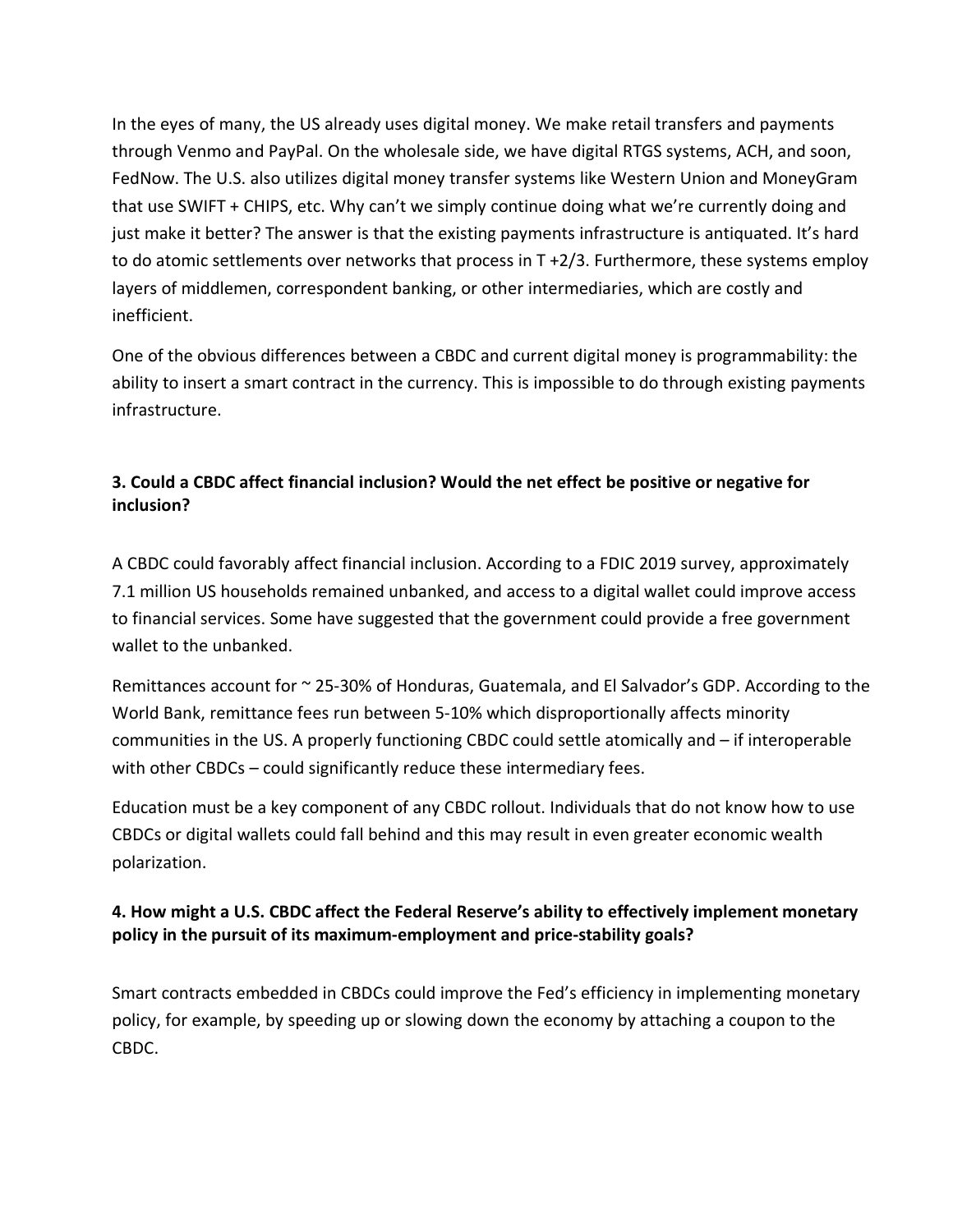Macroeconomists at the Fed could consider adding new features to programmable money. For example, the Fed could issue a special class of CBDC with an "expiration date" that induces individuals to spend money quickly and grow the economy. Or the Fed could create yet another class of CBDC that can't be used until the wallet holder turns a certain age, thus providing a financial safety net. All of these interesting and potentially positive features should be considered with personal freedom, privacy and government overreach in mind.

Additionally, the Fed will need to consider from a policy perspective if a CBDC with an interest rate is M0 money. Is it a money market account? Is it a bond?

# **5. How could a CBDC affect financial stability? Would the net effect be positive or negative for stability?**

It's unclear how a CBDC could affect financial stability given that a CBDC is still hypothetical. Yet, we urge you to consider how a CBDC could affect the commercial banking industry, debt and equity capital markets, global commodity trading, etc.

For instance, how what impact would interest-bearing CBDCs have on the business of deposit-taking institutions such as commercial banks? It is vital to research this before implementation of a CBDC, as the substitution of commercial deposits could reduce credit availability for businesses and individuals.

## **6. Could a CBDC adversely affect the financial sector? How might a CBDC affect the financial sector differently from stablecoins or other nonbank money?**

There are many ways a CBDC could adversely affect the financial sector. For example, if privacy protections are not put in place or if speed/latency isn't fast enough or scalable, potential CBDC users will stick to cash. Additionally, if cyber security isn't adequate and sufficient and the CBDC gets hacked, it will undermine consumer confidence in the CBDC, as well as undermining the financial system itself.

There is a potential that if a CBDC is done well, there will be limited need for digital M1 non-bank money like Venmo and Paypal.

# **7. What tools could be considered to mitigate any adverse impact of CBDC on the financial sector? Would some of these tools diminish the potential benefits of a CBDC?**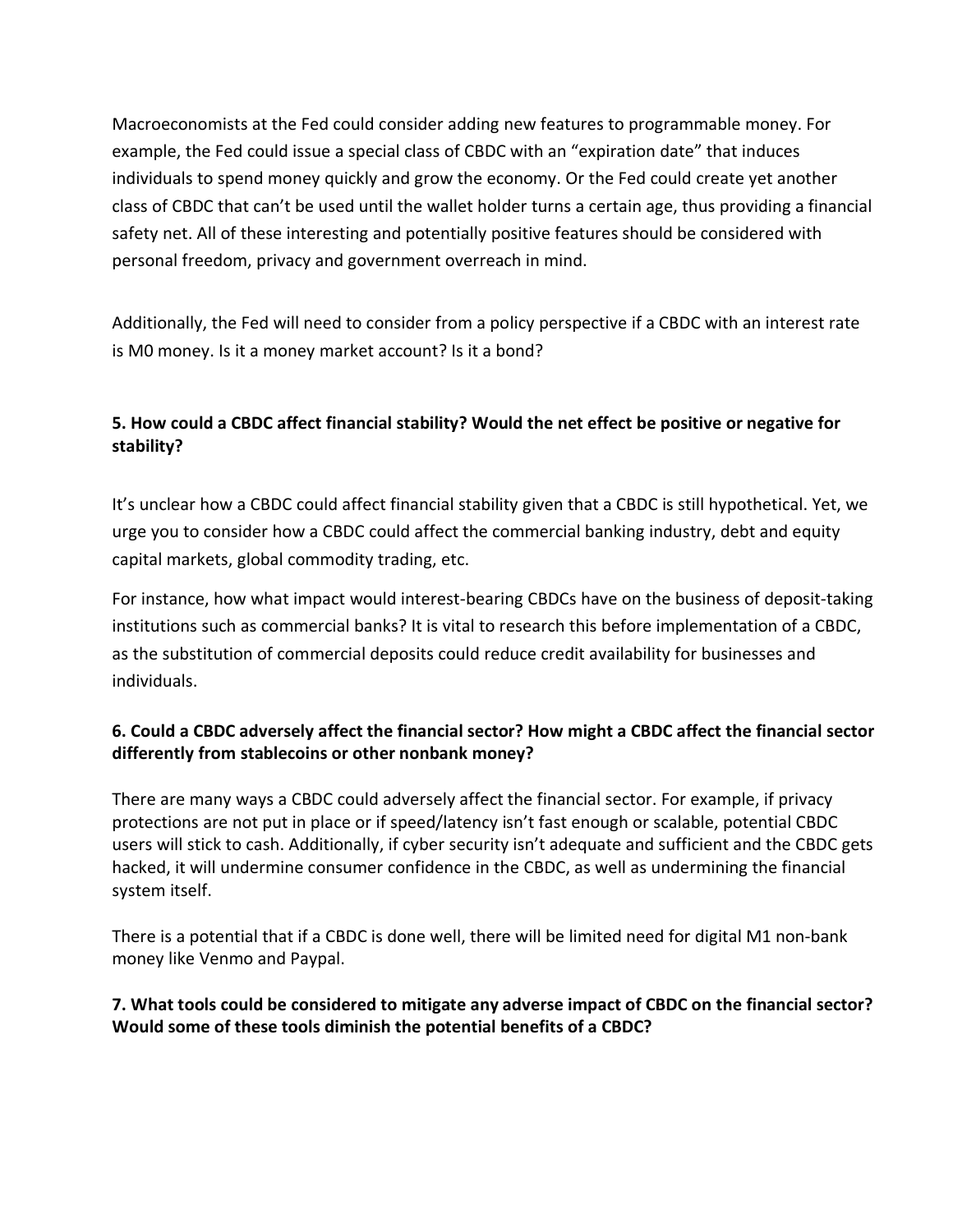From a policy perspective, the Fed should be focused on opening up to innovation and competition and eliminating existing silos, rather than protecting the current banking system. There is a potential for a hybrid model of a CBDC in a transition period, whereby banks could limit the amount of CBDC they take on balance sheet.

A proper sandbox environment will also be critical for testing the CBDC with the financial sector prior to any broad implementation, in order to assess the real-world impacts of a CBDC. The Fed should also evaluate the potential of a wholesale CBDC, which could have less negative impact on the current financial sector than a retail CBDC.

# **8. If cash usage declines, is it important to preserve the general public's access to a form of central bank money that can be used widely for payments?**

Cash usage has already declined 20% and has been replaced by non-bank digital money (Venmo, Zelle, Paypal, etc). Given that non-bank digital money is M1 while a CBDC is M0, a CBDC should be designed as a digital bearer instrument. Thus, thinking through the chain of custody is crucial.

A CBDC should have some of the characteristics that people like about cash, including privacy. Finally, a CBDC should be designed with an off-line solution in mind.

# **9. How might domestic and cross-border digital payments evolve in the absence of a U.S. CBDC?**

### A logical place for cross-border and digital payments to evolve is China

The most obvious threat to the US dollar is the Chinese RMB and its digital equivalent, the e-CNY. Beijing has made it clear that its medium-term plan is to promote a multipolar currency world. Ultimately, China's goal is for the RMB to be the global reserve currency. It is imperative for the US to evolve to avoid losing global reserve currency status.

#### Other observations

Costs for cross-border digital payments are falling and will continue to do so. Commercial banks are already working on advancing the speed and cost for FX services. Meanwhile. cyber, operational and technology risk will continue to rise, and this needs to be addressed as the international payments system evolves. Research and scenario analysis is necessary to understand this picture more clearly.

### **10. How should decisions by other large economy nations to issue CBDCs influence the decision whether the United States should do so?**

Other large economy nations have already made decisions to issue CBDCs. China is the first large country to do so. The European Central Bank will likely be second. Rather than focus on what other nations are doing, we should consider that any US CBDC should reflect American values.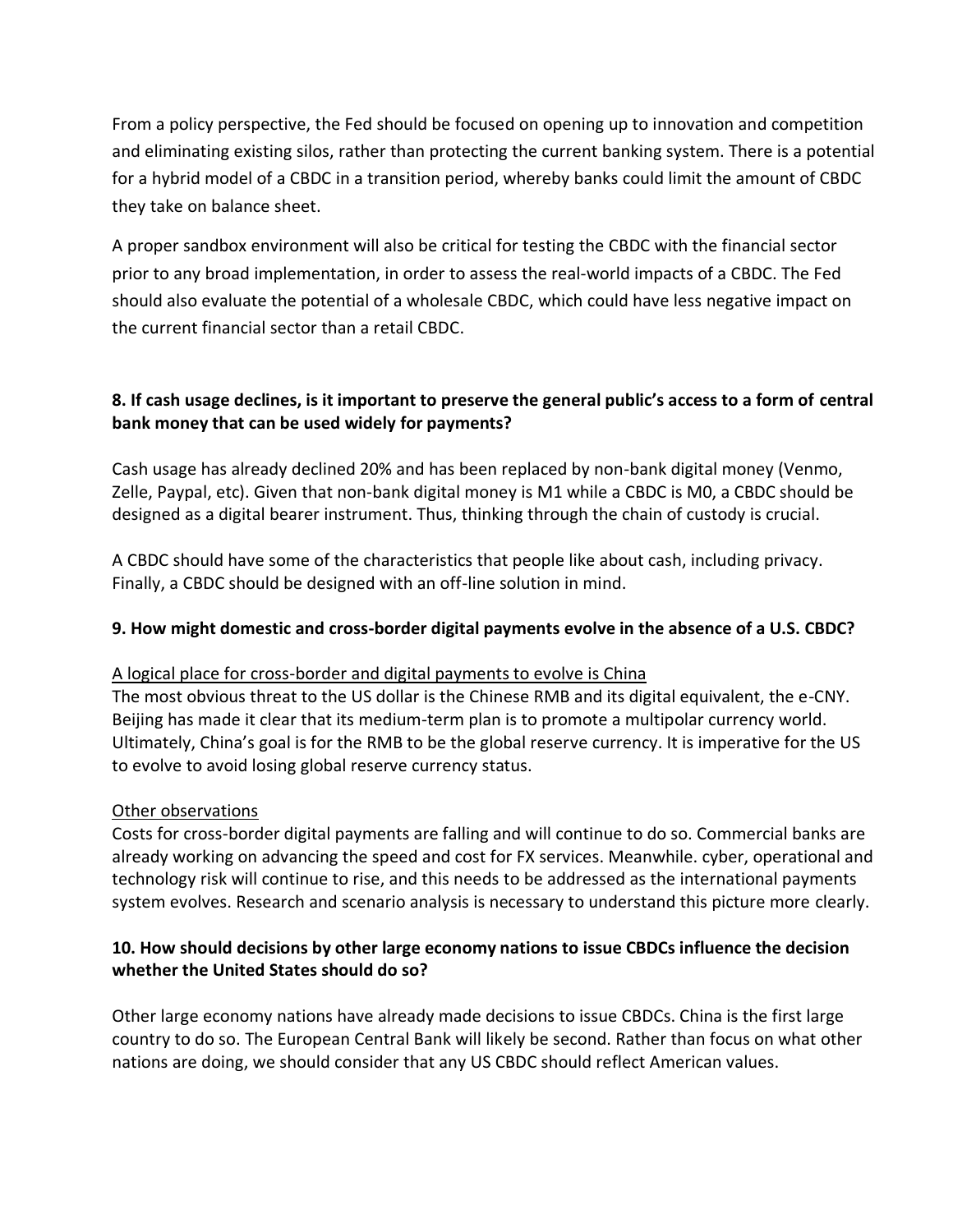The Boston Fed has done outstanding work with Project Hamilton. Along with MIT, they created core open-source technology for CBDCs, and we expect that the ecosystem of developers, policymakers and other stakeholders will continue to improve upon it. We commend the opensource approach and hope it becomes a de-facto industry standard. If another country (like China) develops a rival CBDC standard and exports it to the many countries where it exerts influence, it could undermine US national security.

Agreement upon an interoperable network is critical to reducing systemic risk. International coordination among the countries dedicated to responsibly adopting a CBDC is imperative. To assure interoperability, a global network of like-minded countries should work to establish agreed upon and adopted principles, protocols, and technology reviews. Research and analysis should be led and coordinated by the US government, regulatory agencies, and the Fed to ensure US dollar reserve status.

### **11. Are there additional ways to manage potential risks associated with CBDC that were not raised in this paper?**

Persistent research and analysis is always helpful to identify risks that are not yet known or fully understood. Creating a matrix of known risks would be a good place to start adding new risks as insights are gained.

Considerations of quantum computing need to be addressed in addition to AML and KYC compliance issues. Furthermore, monetary policy such as managing inflation were not raised in the paper. Ongoing technological advancements and innovations should be constant considerations.

## **12. How could a CBDC provide privacy to consumers without providing complete anonymity and facilitating illicit financial activity?**

Critically, we need to ensure that a CBDC does not facilitate illicit activity. The Bank Secrecy Act currently requires that commercial banks take steps to guard against money laundering. Policymakers will need to consider whether a similar anti-money-laundering regime would be feasible for a Federal Reserve CBDC, but it may be challenging to design a CBDC that respects individuals' privacy while appropriately minimizing the risk of money laundering.

At one extreme, we could design a CBDC that would require CBDC holders to provide the Federal Reserve detailed information about themselves and their transactions; this approach would minimize money-laundering risks but would raise significant privacy concerns. At the other extreme, we could design a CBDC that would allow parties to transact on a fully anonymized basis; this approach would address privacy concerns but would raise significant money-laundering risks.

Today, commercial banks largely handle retail KYC/AML concerns. When one goes to an ATM, the bank (a) presumably knows who you are, (b) records that you withdrew cash, and (c) limits the amount of cash you could withdraw. Once cash is withdrawn, however, it becomes fully anonymous.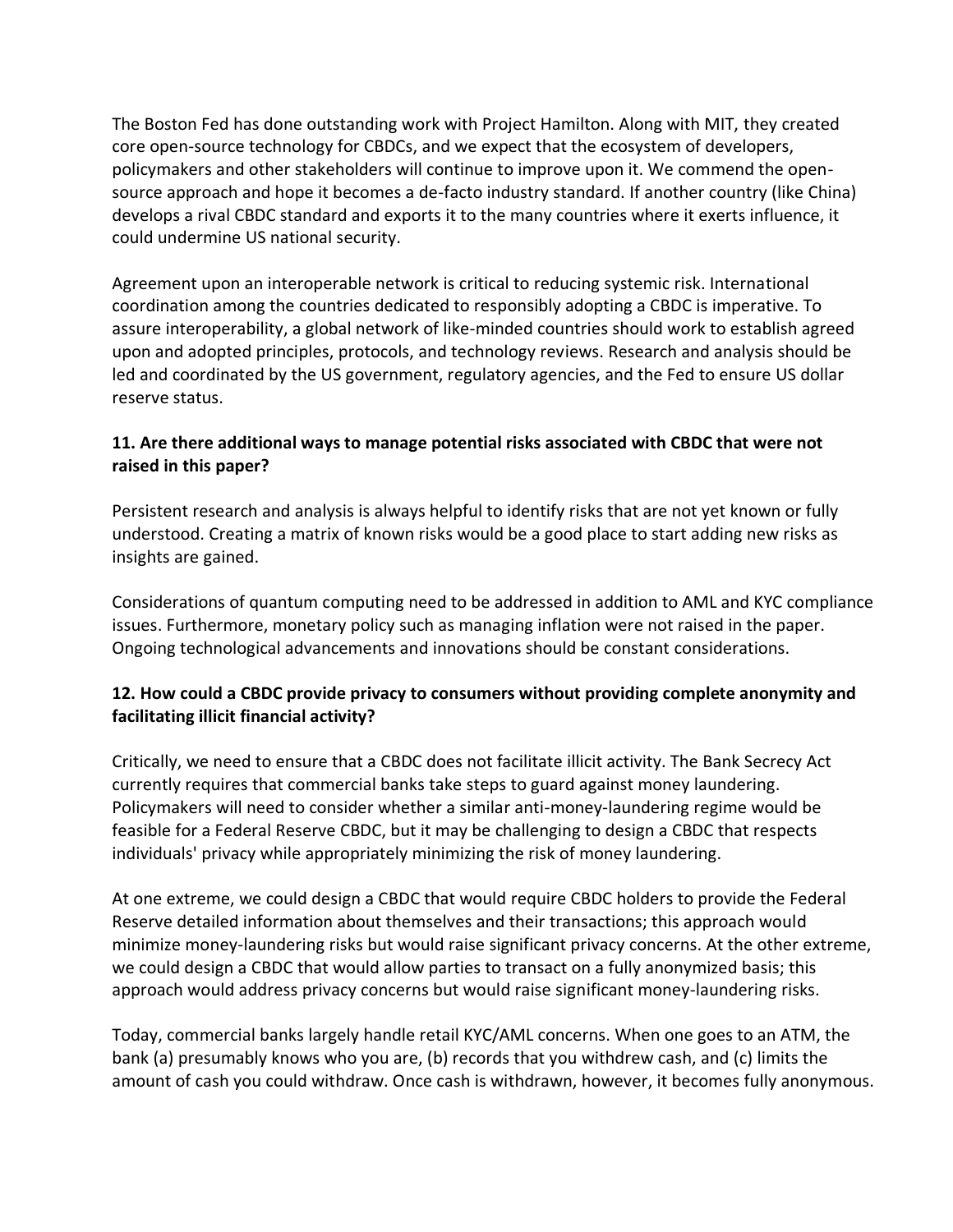A CBDC could function similarly. Rather than withdraw physical cash from an ATM, one would draw CBDC digital cash from the commercial bank app. Similar to the ATM example, the commercial bank would perform all KYC/AML functions. Once transferred, a user could then choose to "self-custody" the CBDC digital cash in a personal wallet and spend it anonymously.

An international identity protocol to allow access with defined rules protecting privacy could also be considered.

We recommend implementing a permissioned-level of transparency (i.e. only for those allowed, for example - Espresso Systems out of Harvard) and consideration for account-based versus tokenbased privacy. To avoid the Chinese version of a CBDC, the issue of privacy needs to be further studied.

According to a speech given by Governor Brainard:

"The design of any CBDC would need to both safeguard the privacy of households' payments transactions and prevent and trace illicit activity to maintain the integrity of the financial system, which will require the digital verification of identities. There are a variety of approaches to safeguarding the privacy of payments transactions while also identifying and preventing illicit activity and verifying digital identities. Addressing these critical objectives will require working across government agencies to assign roles and responsibilities for preventing illicit transactions and clearly establishing how consumer financial data would be protected."

### **CBDC Design**

### **15. Should a CBDC pay interest? If so, why and how? If not, why not?**

If a CBDC pays interest, we must define it. Is it a bond? A money market account? If a CBDC looks like a bond, or a savings account, or a money market account, who regulates it? Will an interestbearing CBDC be more attractive than deposit-taking institutions like commercial banks? This is particularly important because the risk of commercial bank money substitution is highest for an interest-bearing CBDC. This substitution could reduce credit availability for businesses and individuals.

### **16. Should the amount of CBDC held by a single end-user be subject to quantity limits?**

No, we believe that digital money should be treated equally with cash and cash-equivalents. There must be parity and restrictions would unnecessarily burden CBDC holders.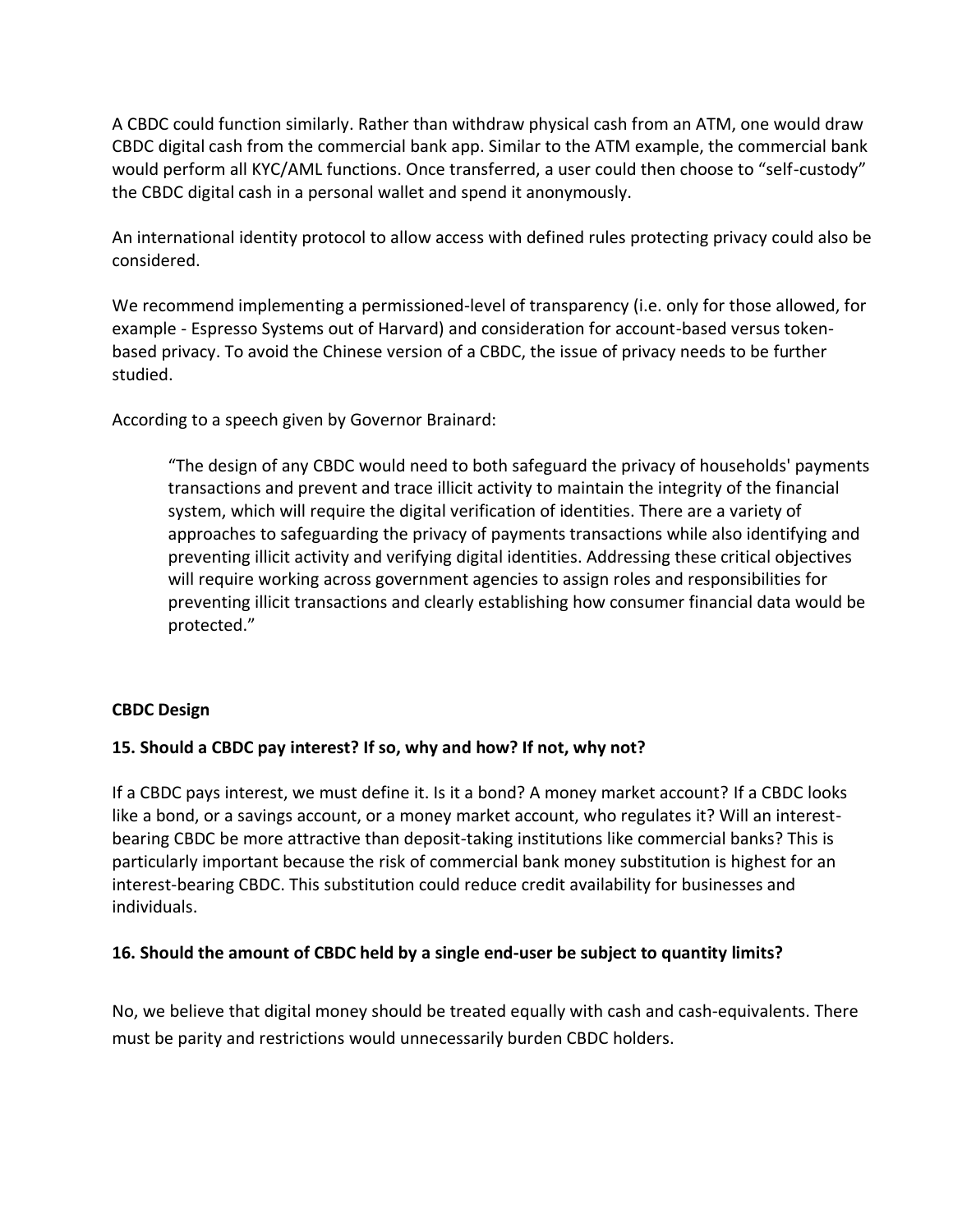### **17. What types of firms should serve as intermediaries for CBDC? What should be the role and regulatory structure for these intermediaries?**

Banks, fintech firms, custodial wallet providers, and others would be likely intermediaries to provide KYC and AML functions. These entities should be regulated (licensed) at the federal level versus state and be subject to current money transmitter laws.

## **18. Should a CBDC have "offline" capabilities? If so, how might that be achieved?**

Yes. One practical solution would be to use NFC (near-field communication) chip technology. A physical CBDC "card" could connect to the phone app, etc.

Nevertheless, the issue of double spend is extremely difficult to solve in an off-line situation.

Additionally, if a US CBDC employs blockchain technology, there are certain issues to consider. We draw the distinction between "offline" and "offchain." Off-chain transactions enable quicker transactions, lower fees, and greater privacy protections. Off-chain transactions can handle more volume and therefore make it easier to scale networks. This is a very different issue than offline (like if the power goes out due to a natural disaster, etc).

## 19. Should a CBDC be designed to maximize ease of use and acceptance at the point of sale? If so, **how?**

Yes. The easier you make it for people to pay, the more acceptance there will be. Prominently displayed QR codes in retail environments plus users' ability to pay through wallets that are interoperable will make this easy.

# **20. How could a CBDC be designed to achieve transferability across multiple payment platforms? Would new technology or technical standards be needed?**

Interoperability and privacy are key. An ideal standard would be US-based versus international. We recommend utilizing components of the EU's GDPR privacy standards, specifically their compliant data migration policies, as a template.

US would be ANSI X9. There is technology that exists to allow this.

### **21. How might future technological innovations affect design and policy choices related to CBDC?**

- a. Quantum computing a consideration.
- b. IOT is another consideration
- c. The evolution of De-Fi, digital assets, and NFTs are a consideration